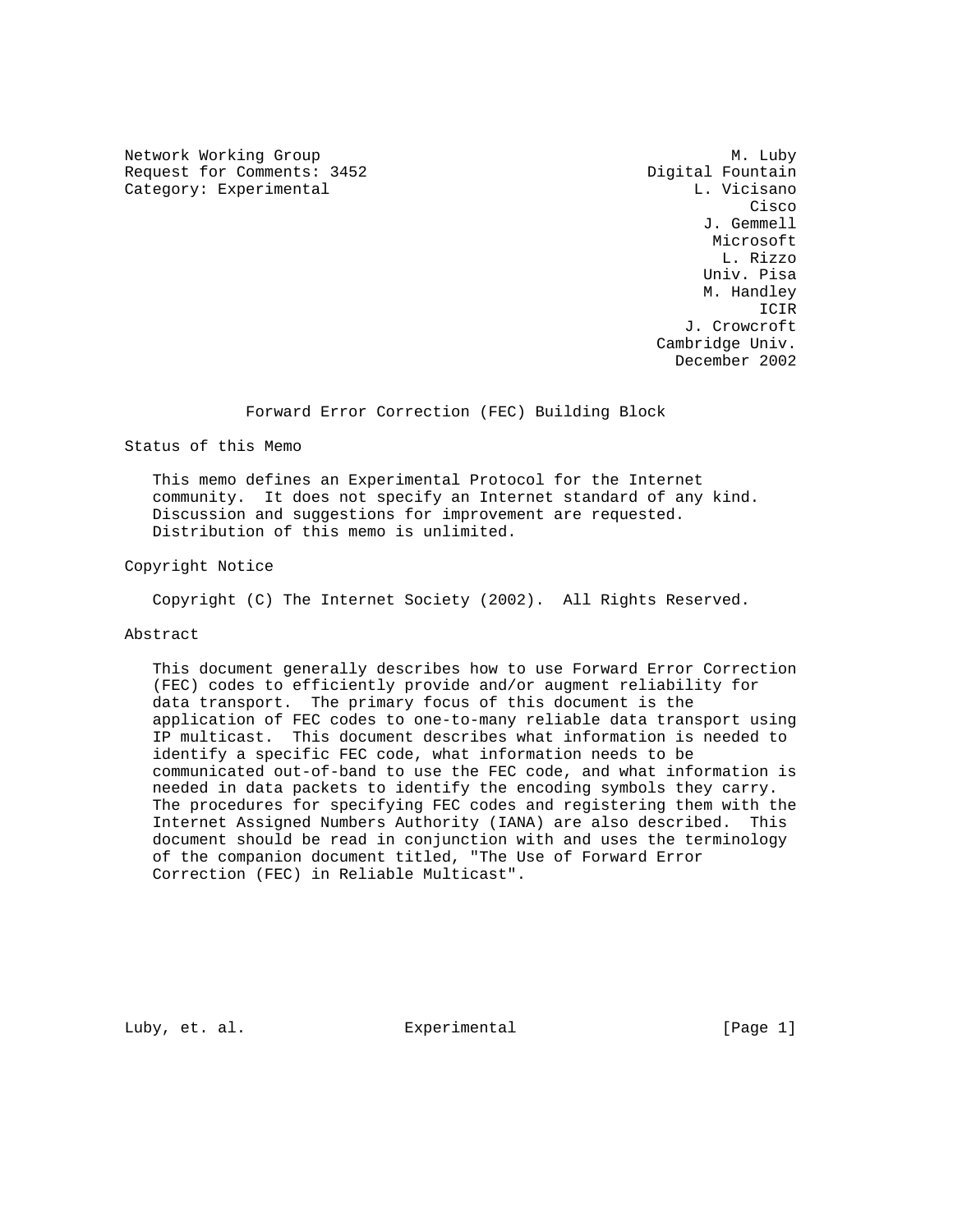Table of Contents

|                                                             | 2            |
|-------------------------------------------------------------|--------------|
| 2.1                                                         | 3            |
|                                                             |              |
| 3.1 FEC Encoding ID and FEC Instance ID.                    | 5            |
| 3.2 FEC Payload ID and FEC Object Transmission Information. |              |
| Applicability Statement<br>4.                               |              |
| 5 <sub>1</sub>                                              | 8            |
| 5.1 Small Block, Large Block and Expandable FEC Codes       | $\mathsf{R}$ |
| 5.2 Small Block Systematic FEC Codes                        | 9            |
| 6. Requirements from other building blocks.                 | 11           |
| 7. Security Considerations.                                 | 11           |
| 8.                                                          | 12           |
| 8.1 Explicit IANA Assignment Guidelines.                    | 12           |
| 9. Intellectual Property Disclosure                         | 13           |
|                                                             | 14           |
|                                                             | 14           |
|                                                             | 15           |
| 13. Full Copyright Statement                                | 16           |

### 1. Introduction

 This document describes how to use Forward Error Correction (FEC) codes to provide support for reliable delivery of content using IP multicast. This document should be read in conjunction with and uses the terminology of the companion document [4], which describes the use of FEC codes within the context of reliable IP multicast transport and provides an introduction to some commonly used FEC codes.

 This document describes a building block as defined in RFC 3048 [9]. This document is a product of the IETF RMT WG and follows the general guidelines provided in RFC 3269 [3].

 The key words "MUST", "MUST NOT", "REQUIRED", "SHALL", "SHALL NOT", "SHOULD", "SHOULD NOT", "RECOMMENDED", "MAY", and "OPTIONAL" in this document are to be interpreted as described in RFC2119 [2].

Statement of Intent

 This memo contains part of the definitions necessary to fully specify a Reliable Multicast Transport protocol in accordance with RFC 2357. As per RFC 2357, the use of any reliable multicast protocol in the Internet requires an adequate congestion control scheme.

Luby, et. al. Subsectimental Experimental [Page 2]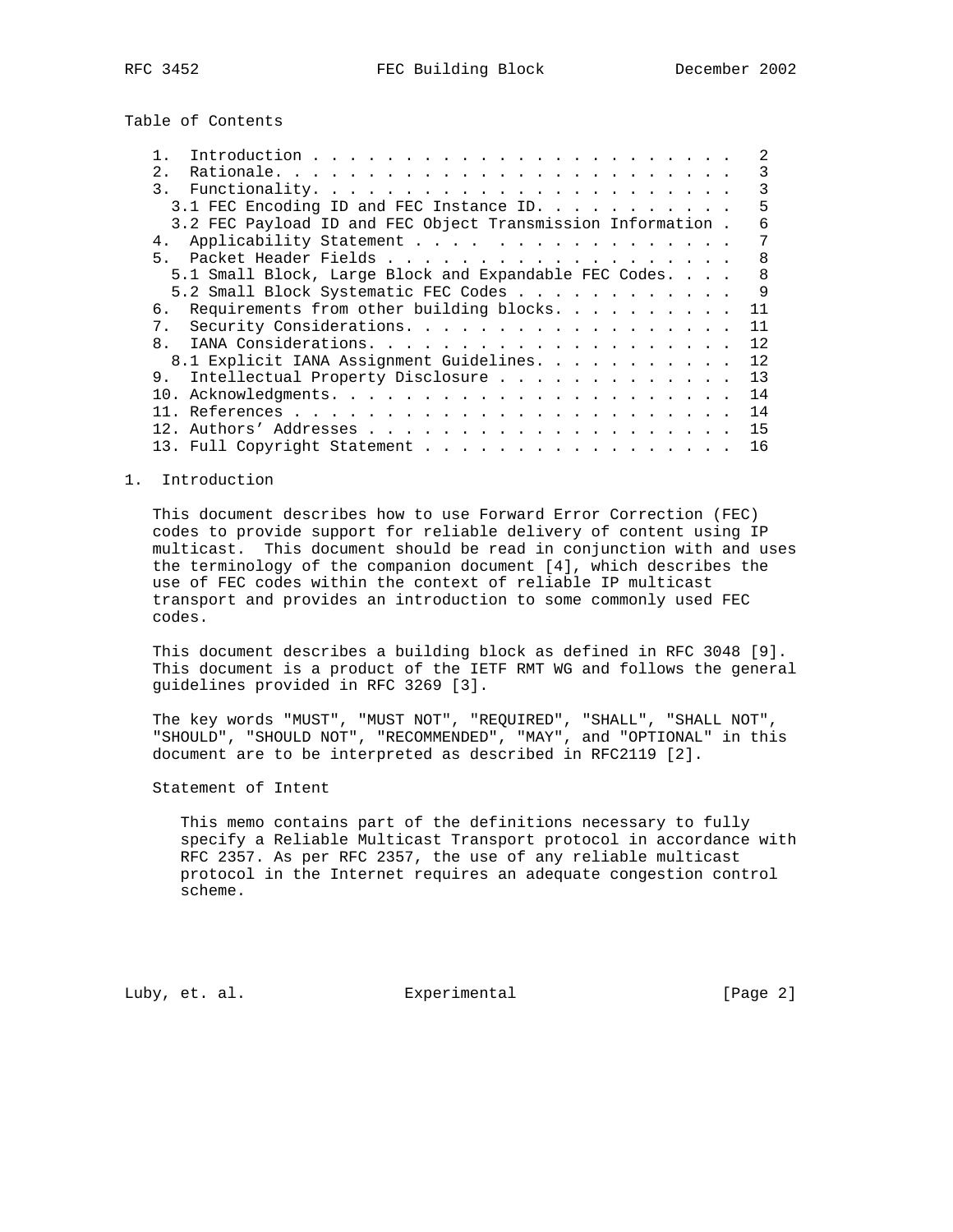While waiting for such a scheme to be available, or for an existing scheme to be proven adequate, the Reliable Multicast Transport working group (RMT) publishes this Request for Comments in the "Experimental" category.

 It is the intent of RMT to re-submit this specification as an IETF Proposed Standard as soon as the above condition is met.

## 2. Rationale

 FEC codes are a valuable basic component of any transport protocol that is to provide reliable delivery of content. Using FEC codes is valuable in the context of IP multicast and reliable delivery because FEC encoding symbols can be useful to all receivers for reconstructing content even when the receivers have received different encoding symbols. Furthermore, FEC codes can ameliorate or even eliminate the need for feedback from receivers to senders to request retransmission of lost packets.

 The goal of the FEC building block is to describe functionality directly related to FEC codes that is common to all reliable content delivery IP multicast protocols, and to leave out any additional functionality that is specific to particular protocols. The primary functionality described in this document that is common to all such protocols that use FEC codes are FEC encoding symbols for an object that is included in packets that flow from a sender to receivers. This document for example does not describe how receivers may request transmission of particular encoding symbols for an object. This is because although there are protocols where requests for transmission are of use, there are also protocols that do not require such requests.

 The companion document [4] should be consulted for a full explanation of the benefits of using FEC codes for reliable content delivery using IP multicast. FEC codes are also useful in the context of unicast, and thus the scope and applicability of this document is not limited to IP multicast.

# 3. Functionality

 This section describes FEC information that is either to be sent out-of-band or in packets. The FEC information is associated with transmission of data about a particular object. There are three classes of packets that may contain FEC information: data packets, session-control packets and feedback packets. They generally contain different kinds of FEC information. Note that some protocols may not use session-control or feedback packets.

Luby, et. al. Experimental [Page 3]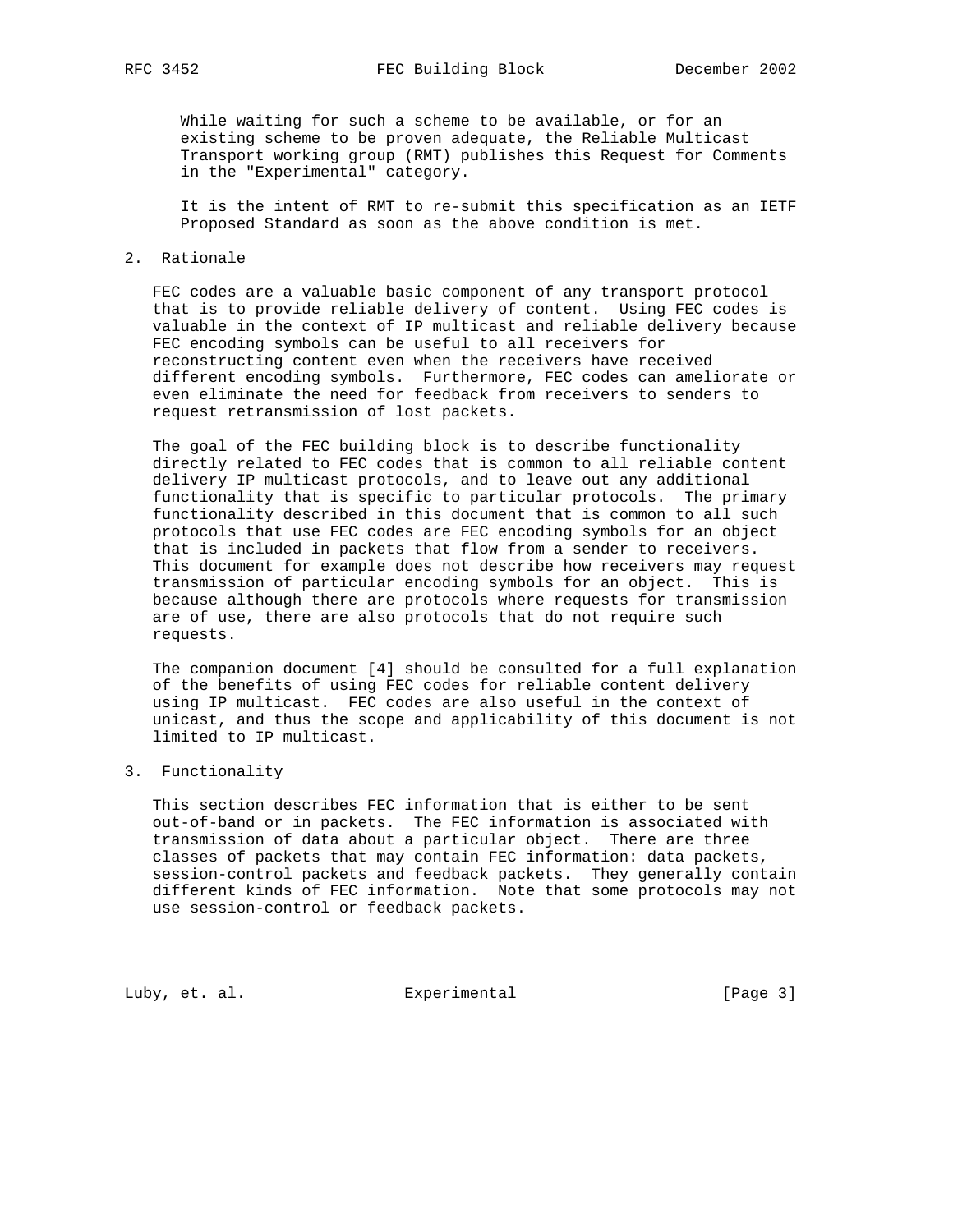Data packets may sometimes serve as session-control packets as well; both data and session-control packets generally travel downstream from the sender towards receivers and are sent to a multicast channel or to a specific receiver using unicast.

 As a general rule, feedback packets travel upstream from receivers to the sender. Sometimes, however, they might be sent to a multicast channel or to another receiver or to some intermediate node or neighboring router that provides recovery services.

 This document specifies the FEC information that must be carried in data packets and the other FEC information that must be communicated either out-of-band or in data packets. This document does not specify out-of-band methods nor does it specify the way out-of-band FEC information is associated with FEC information carried in data packets. These methods must be specified in a complete protocol instantiation that uses the FEC building block. FEC information is classified as follows:

1) FEC Encoding ID

 Identifies the FEC encoder being used and allows receivers to select the appropriate FEC decoder. The value of the FEC Encoding ID MUST be the same for all transmission of data related to a particular object, but MAY vary across different transmissions of data about different objects, even if transmitted to the same set of multicast channels and/or using a single upper-layer session. The FEC Encoding ID is subject to IANA registration.

2) FEC Instance ID

 Provides a more specific identification of the FEC encoder being used for an Under-Specified FEC scheme. This value is not used for Fully-Specified FEC schemes. (See Section 3.1 for the definition of Under-Specified and Fully-Specified FEC schemes.) The FEC Instance ID is scoped by the FEC Encoding ID, and is subject to IANA registration.

3) FEC Payload ID

 Identifies the encoding symbol(s) in the payload of the packet. The types and lengths of the fields in the FEC Payload ID, i.e., the format of the FEC Payload ID, are determined by the FEC Encoding ID. The full specification of each field MUST be uniquely determined by the FEC Encoding ID for Fully-Specified FEC schemes, and MUST be uniquely determined by the combination of the FEC Encoding ID and the FEC Instance ID for Under-Specified FEC schemes. As an example, for the Under-Specified FEC scheme with

Luby, et. al. Experimental [Page 4]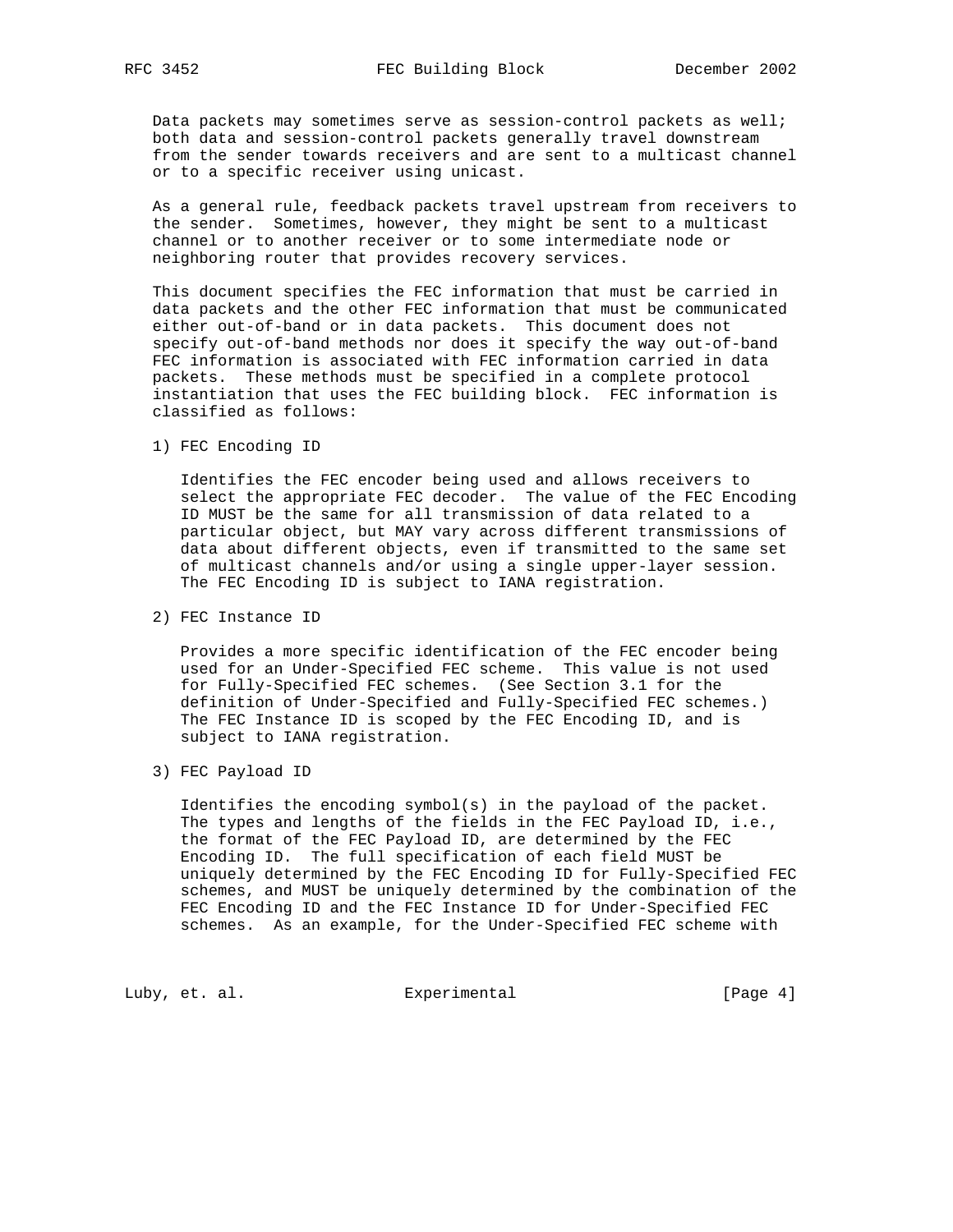FEC Encoding ID 129 defined in Section 5.1, the fields in the FEC Payload ID are a 32-bit Source Block Number followed by a 32-bit Encoding Symbol ID, where the full specification of both of these fields depends on the FEC Instance ID.

4) FEC Object Transmission Information

 This is information regarding the encoding of a specific object needed by the FEC decoder. As an example, for the Under-Specified FEC scheme with FEC Encoding ID 129 defined in Section 5.1, this information might include the lengths of the different source blocks that make up the object and the overall object length. This might also include specific parameters of the FEC encoder.

 The FEC Encoding ID, FEC Instance ID (for Under-Specified FEC schemes) and the FEC Object Transmission Information can be sent to a receiver within the data packet headers, within session control packets, or by some other means. In any case, the means for communicating this to a receiver is outside the scope of this document. The FEC Payload ID MUST be included in the data packet header fields, as it provides a description of the encoding symbols contained in the packet.

3.1. FEC Encoding ID and FEC Instance ID

 The FEC Encoding ID is a numeric index that identifies a specific FEC scheme OR a class of encoding schemes that share the same FEC Payload ID format.

 An FEC scheme is a Fully-Specified FEC scheme if the encoding scheme is formally and fully specified, in a way that independent implementors can implement both encoder and decoder from a specification that is an IETF RFC. The FEC Encoding ID uniquely identifies a Fully-Specified FEC scheme. Companion documents of this specification may specify Fully-Specified FEC schemes and associate them with FEC Encoding ID values.

 These documents MUST also specify a format for the FEC Payload ID and specify the information in the FEC Object Transmission Information.

 It is possible that a FEC scheme may not be a Fully-Specified FEC scheme, because either a specification is simply not available or a party exists that owns the encoding scheme and is not willing to disclose the algorithm or specification. We refer to such an FEC encoding schemes as an Under-Specified FEC scheme. The following holds for an Under-Specified FEC scheme:

Luby, et. al. Experimental [Page 5]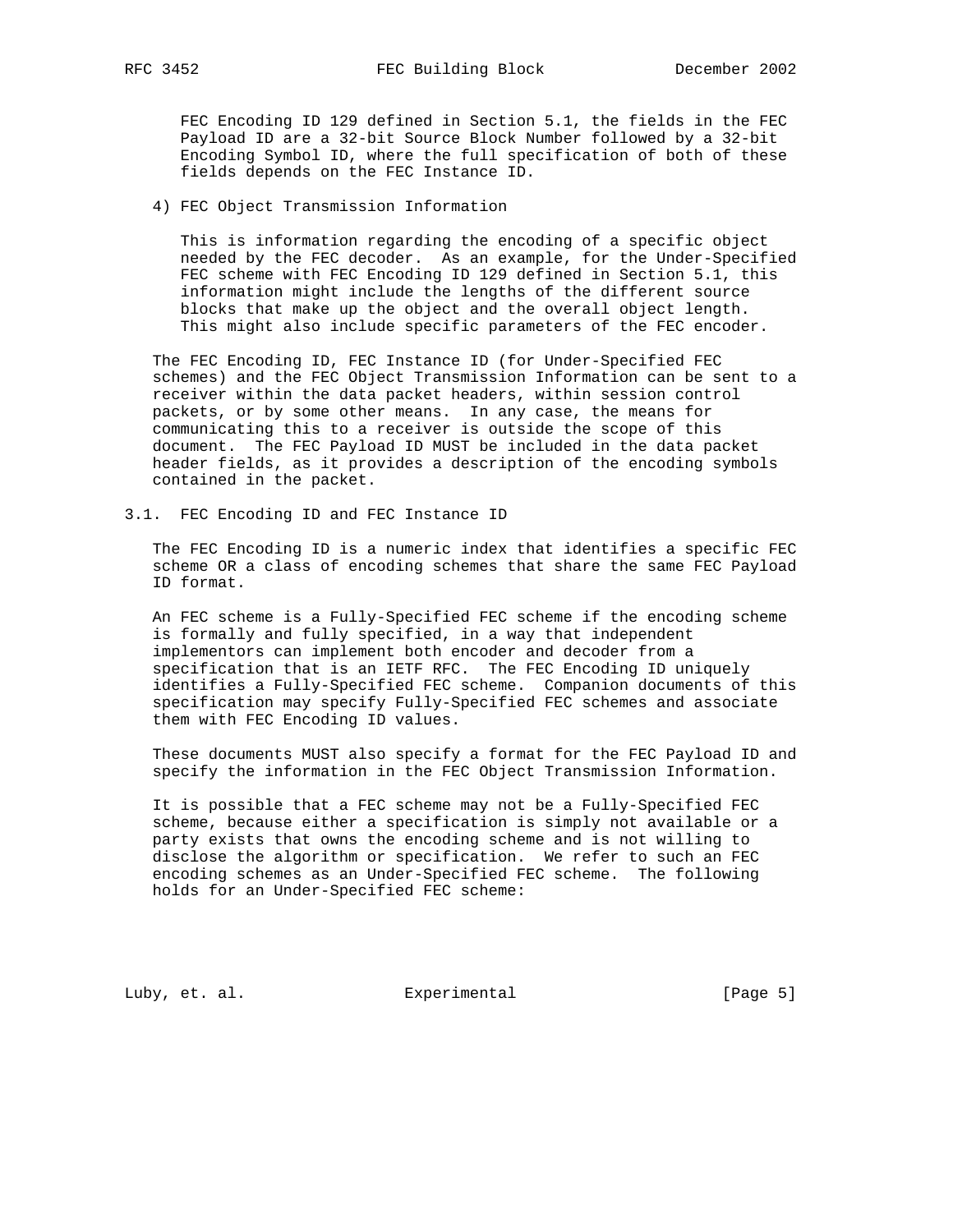- o The fields and their formats of the FEC Payload ID and the specific information in the FEC Object Transmission Information MUST be defined for the Under-Specified FEC scheme.
- o A value for the FEC Encoding ID MUST be reserved and associated with the fields and their formats of the FEC Payload ID and the specific information in the FEC Object Transmission Information. An already reserved FEC Encoding ID value MUST be reused if the associated FEC Payload ID has the same fields and formats and the FEC Object Transmission Information has same information as the ones needed for the new Under-Specified FEC scheme.
- o A value for the FEC Instance ID MUST be reserved.

 An Under-Specified FEC scheme is fully identified by the tuple (FEC Encoding ID, FEC Instance ID). The tuple MUST identify a single scheme that has at least one implementation. The party that owns this tuple MUST be able to provide information on how to obtain the Under-Specified FEC scheme identified by the tuple, e.g., a pointer to a publicly available reference-implementation or the name and contacts of a company that sells it, either separately or embedded in another product.

 Different Under-Specified FEC schemes that share the same FEC Encoding ID -- but have different FEC Instance IDs -- also share the same fields and corresponding formats of the FEC Payload ID and specify the same information in the FEC Object Transmission Information.

 This specification reserves the range 0-127 for the values of FEC Encoding IDs for Fully-Specified FEC schemes and the range 128-255 for the values of Under-Specified FEC schemes.

3.2. FEC Payload ID and FEC Object Transmission Information

 A document that specifies an FEC scheme and reserves a value of FEC Encoding ID MUST define the fields and their packet formats for the FEC Payload ID and specify the information in the FEC Object Transmission Information according to the needs of the encoding scheme. This applies to documents that reserve values of FEC Encoding IDs for both Fully-Specified and Under-Specified FEC schemes.

 The specification of the fields and their packet formats for the FEC Payload ID MUST specify the meaning of the fields and their format down to the level of specific bits. The total length of all the

Luby, et. al. Subsectimental Experimental [Page 6]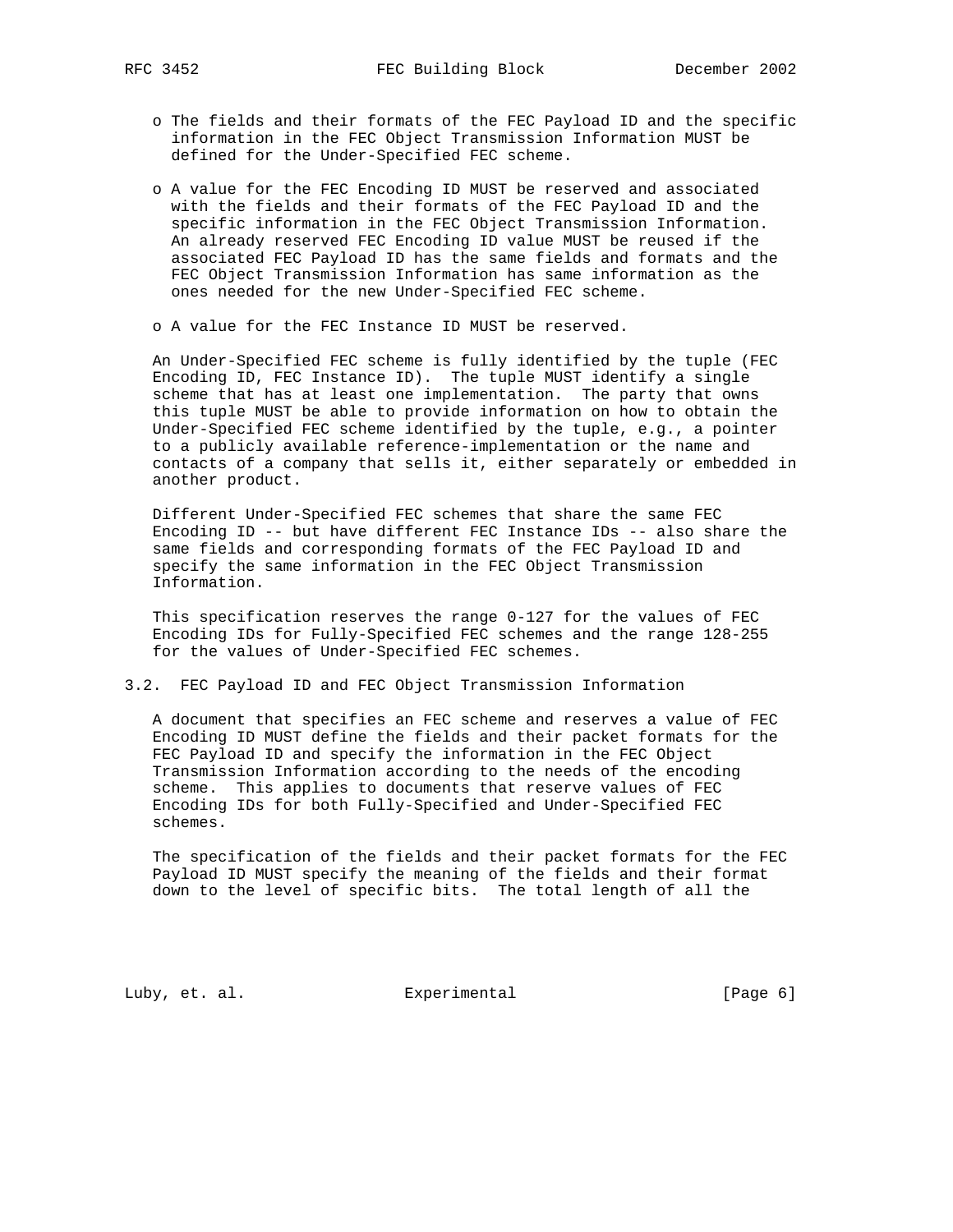fields in the FEC Payload ID MUST have a length that is a multiple of a 4-byte word. This requirement facilitates the alignment of packet fields in protocol instantiations.

4. Applicability Statement

 The FEC building block applies to creating and sending encoding symbols for objects that are to be reliably transported using IP multicast or unicast. The FEC building block does not provide higher level session support. Thus, for example, many objects may be transmitted within the same session, in which case a higher level building block may carry a unique Transport Object ID (TOI) for each object in the session to allow the receiver to demultiplex packets within the session based on the TOI within each packet. As another example, a receiver may subscribe to more than one session at a time.

 In this case a higher level building block may carry a unique Transport Session ID (TSI) for each session to allow the receiver to demultiplex packets based on the TSI within each packet.

 Other building blocks may supply direct support for carrying out-of band information directly relevant to the FEC building block to receivers. For example, the length of the object is part of the FEC Object Transmission Information that may in some cases be communicated out-of-band to receivers, and one mechanism for providing this to receivers is within the context of another building block that provides this information.

 Some protocols may use FEC codes as a mechanism for repairing the loss of packets. Within the context of FEC repair schemes, feedback packets are (optionally) used to request FEC retransmission. The FEC-related information present in feedback packets usually contains an FEC Block ID that defines the block that is being repaired, and the number of Repair Symbols requested. Although this is the most common case, variants are possible in which the receivers provide more specific information about the Repair Symbols requested (e.g., an index range or a list of symbols accepted). It is also possible to include multiple requests in a single feedback packet. This document does not provide any detail about feedback schemes used in combination with FEC nor the format of FEC information in feedback packets. If feedback packets are used in a complete protocol instantiation, these details must be provided in the protocol instantiation specification.

 The FEC building block does not provide any support for congestion control. Any complete protocol MUST provide congestion control that conforms to RFC 2357 [5], and thus this MUST be provided by another building block when the FEC building block is used in a protocol.

Luby, et. al. Experimental [Page 7]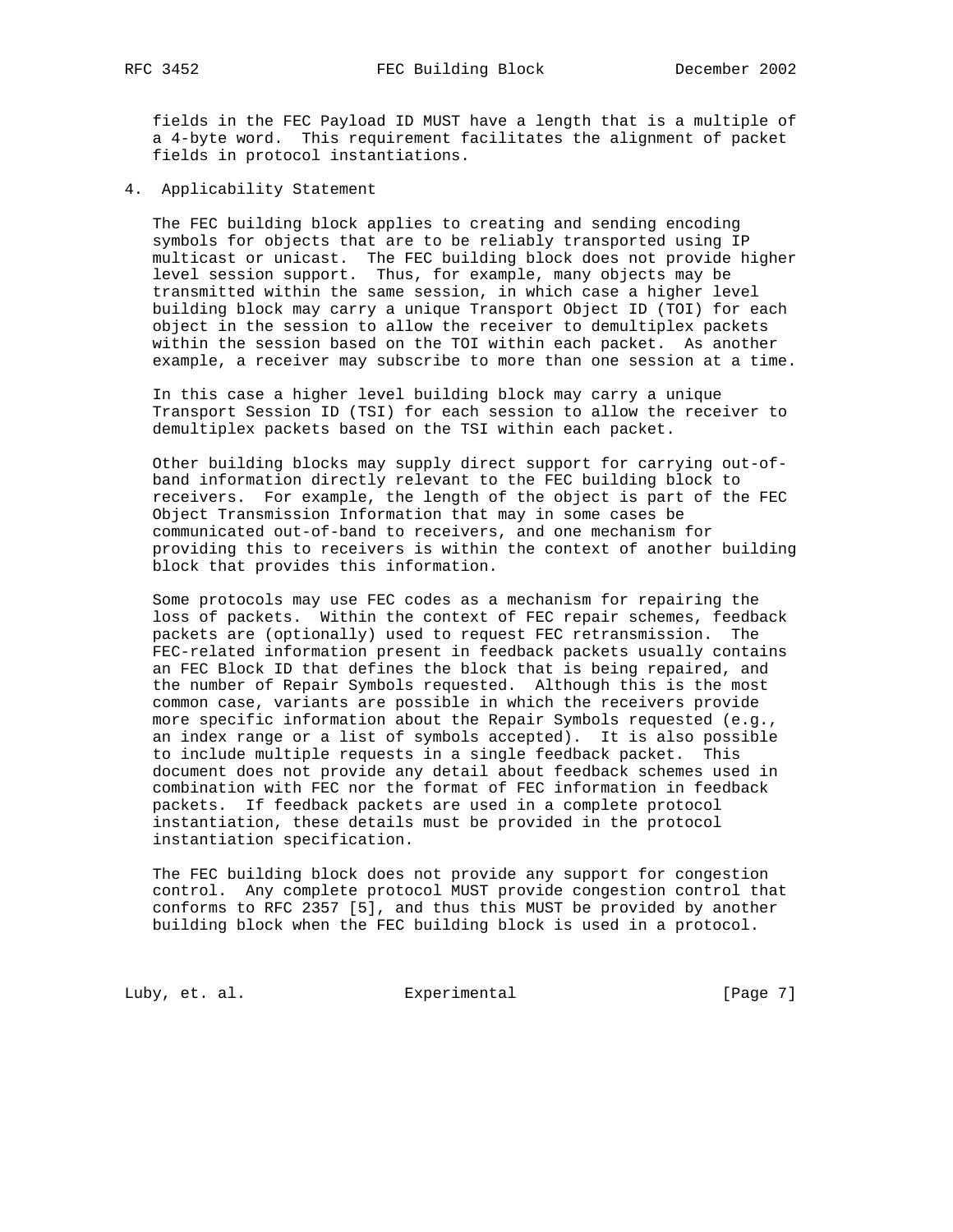A more complete description of the applicability of FEC codes can be found in the companion document [4].

5. Packet Header Fields

 This section specifies the FEC Encoding ID, the associated FEC Payload ID format, and the specific information in the FEC Object Transmission Information for a number of known Under-Specified FEC schemes. Under-Specified FEC schemes that use the same FEC Payload ID fields, formats, and specific information in the FEC Object Transmission Information (as for one of the FEC Encoding IDs specified in this section) MUST use the corresponding FEC Encoding ID. Other FEC Encoding IDs may be specified for other Under- Specified FEC schemes in companion documents.

5.1. Small Block, Large Block and Expandable FEC Codes

 This subsection reserves the FEC Encoding ID value 128 for the Under-Specified FEC schemes described in [4] that are called Small Block FEC codes, Large Block FEC codes and Expandable FEC codes.

 The FEC Payload ID is composed of a Source Block Number and an Encoding Symbol ID structured as follows:

|                     |  |  |  |  |  |  |  |  |  |  |  |  |  |  |  |                    |  |  | 0 1 2 3 4 5 6 7 8 9 0 1 2 3 4 5 6 7 8 9 0 1 2 3 4 5 6 7 8 9 0 1 |  |  |  |  |  |  |  |  |  |
|---------------------|--|--|--|--|--|--|--|--|--|--|--|--|--|--|--|--------------------|--|--|-----------------------------------------------------------------|--|--|--|--|--|--|--|--|--|
|                     |  |  |  |  |  |  |  |  |  |  |  |  |  |  |  |                    |  |  |                                                                 |  |  |  |  |  |  |  |  |  |
| Source Block Number |  |  |  |  |  |  |  |  |  |  |  |  |  |  |  |                    |  |  |                                                                 |  |  |  |  |  |  |  |  |  |
|                     |  |  |  |  |  |  |  |  |  |  |  |  |  |  |  |                    |  |  |                                                                 |  |  |  |  |  |  |  |  |  |
|                     |  |  |  |  |  |  |  |  |  |  |  |  |  |  |  | Encoding Symbol ID |  |  |                                                                 |  |  |  |  |  |  |  |  |  |
|                     |  |  |  |  |  |  |  |  |  |  |  |  |  |  |  |                    |  |  |                                                                 |  |  |  |  |  |  |  |  |  |

 The Source Block Number identifies from which source block of the object the encoding symbol(s) in the payload are generated. These blocks are numbered consecutively from 0 to N-1, where N is the number of source blocks in the object.

 The Encoding Symbol ID identifies which specific encoding symbol(s) generated from the source block are carried in the packet payload. The exact details of the correspondence between Encoding Symbol IDs and the encoding symbol(s) in the packet payload are dependent on the particular encoding algorithm used as identified by the FEC Encoding ID and by the FEC Instance ID, and these details may be proprietary.

 The FEC Object Transmission Information has the following specific information:

o The FEC Encoding ID 128.

Luby, et. al. Subsectimental Experimental [Page 8]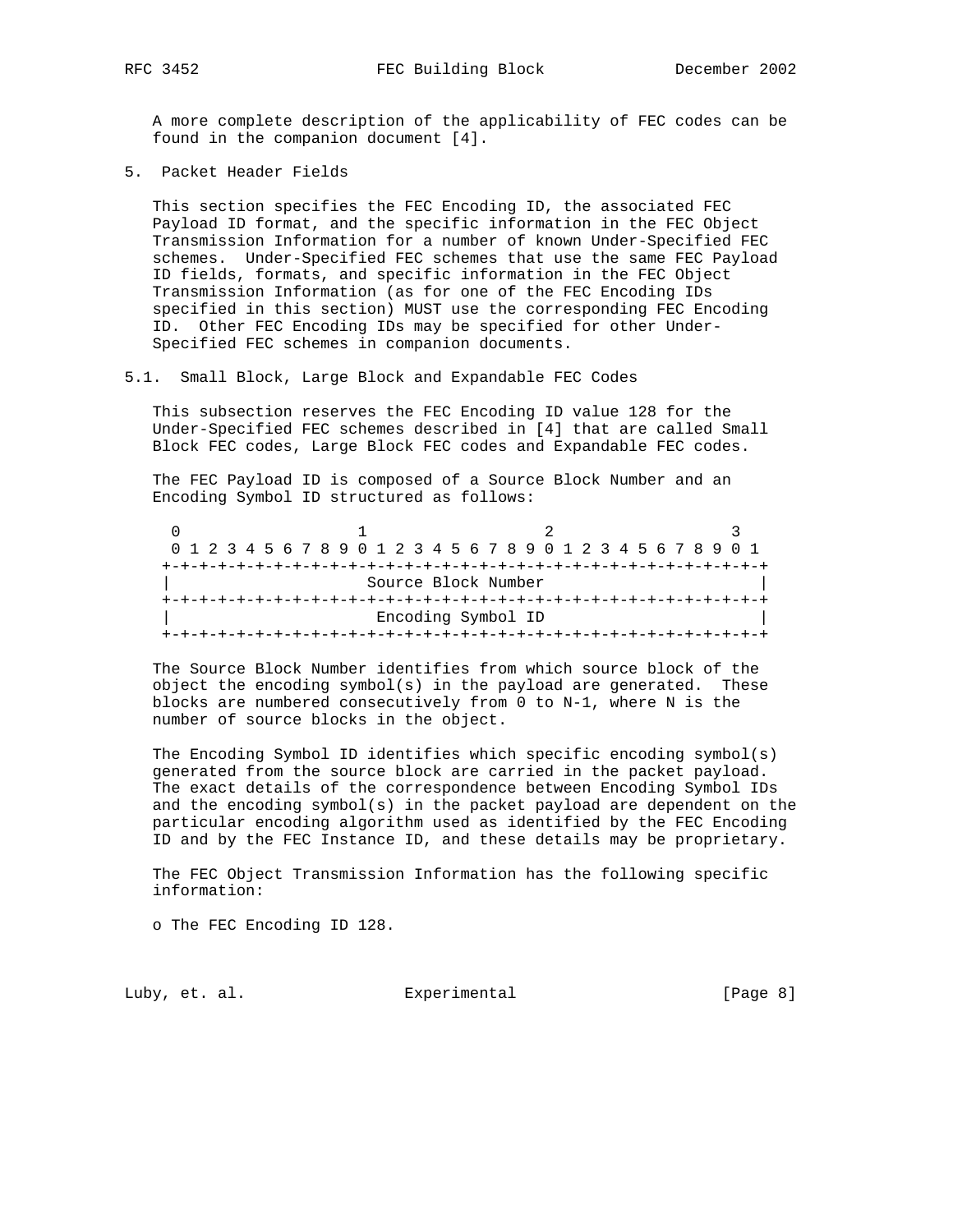RFC 3452 FEC Building Block December 2002

- o The FEC Instance ID associated with the FEC Encoding ID 128 to be used.
- o The total length of the object in bytes.
- o The number of source blocks that the object is partitioned into, and the length of each source block in bytes.

 To understand how this out-of-band information is communicated, one must look outside the scope of this document. One example may be that the source block lengths may be derived by a fixed algorithm from the object length. Another example may be that all source blocks are the same length and this is what is passed out-of-band to the receiver. A third example could be that the full sized source block length is provided and this is the length used for all but the last source block, which is calculated based on the full source block length and the object length.

5.2. Small Block Systematic FEC Codes

 This subsection reserves the FEC Encoding ID value 129 for the Under-Specified FEC schemes described in [4] that are called Small Block Systematic FEC codes. For Small Block Systematic FEC codes, each source block is of length at most 65536 source symbols.

 Although these codes can generally be accommodated by the FEC Encoding ID described in Section 5.1, a specific FEC Encoding ID is defined for Small Block Systematic FEC codes to allow more flexibility and to retain header compactness. The small source block length and small expansion factor that often characterize systematic codes may require the data source to frequently change the source block length. To allow the dynamic variation of the source block length and to communicate it to the receivers with low overhead, the block length is included in the FEC Payload ID.

 The FEC Payload ID is composed of the Source Block Number, Source Block Length and the Encoding Symbol ID:

| 0 1 2 3 4 5 6 7 8 9 0 1 2 3 4 5 6 7 8 9 0 1 2 3 4 5 6 7 8 9 0 1 |                                           |  |  |  |  |  |  |  |  |  |  |  |  |  |  |  |  |  |  |  |  |  |  |  |  |  |  |
|-----------------------------------------------------------------|-------------------------------------------|--|--|--|--|--|--|--|--|--|--|--|--|--|--|--|--|--|--|--|--|--|--|--|--|--|--|
|                                                                 |                                           |  |  |  |  |  |  |  |  |  |  |  |  |  |  |  |  |  |  |  |  |  |  |  |  |  |  |
|                                                                 | Source Block Number                       |  |  |  |  |  |  |  |  |  |  |  |  |  |  |  |  |  |  |  |  |  |  |  |  |  |  |
|                                                                 |                                           |  |  |  |  |  |  |  |  |  |  |  |  |  |  |  |  |  |  |  |  |  |  |  |  |  |  |
|                                                                 | Encoding Symbol ID<br>Source Block Length |  |  |  |  |  |  |  |  |  |  |  |  |  |  |  |  |  |  |  |  |  |  |  |  |  |  |
|                                                                 |                                           |  |  |  |  |  |  |  |  |  |  |  |  |  |  |  |  |  |  |  |  |  |  |  |  |  |  |

Luby, et. al. Subsectimental Experimental [Page 9]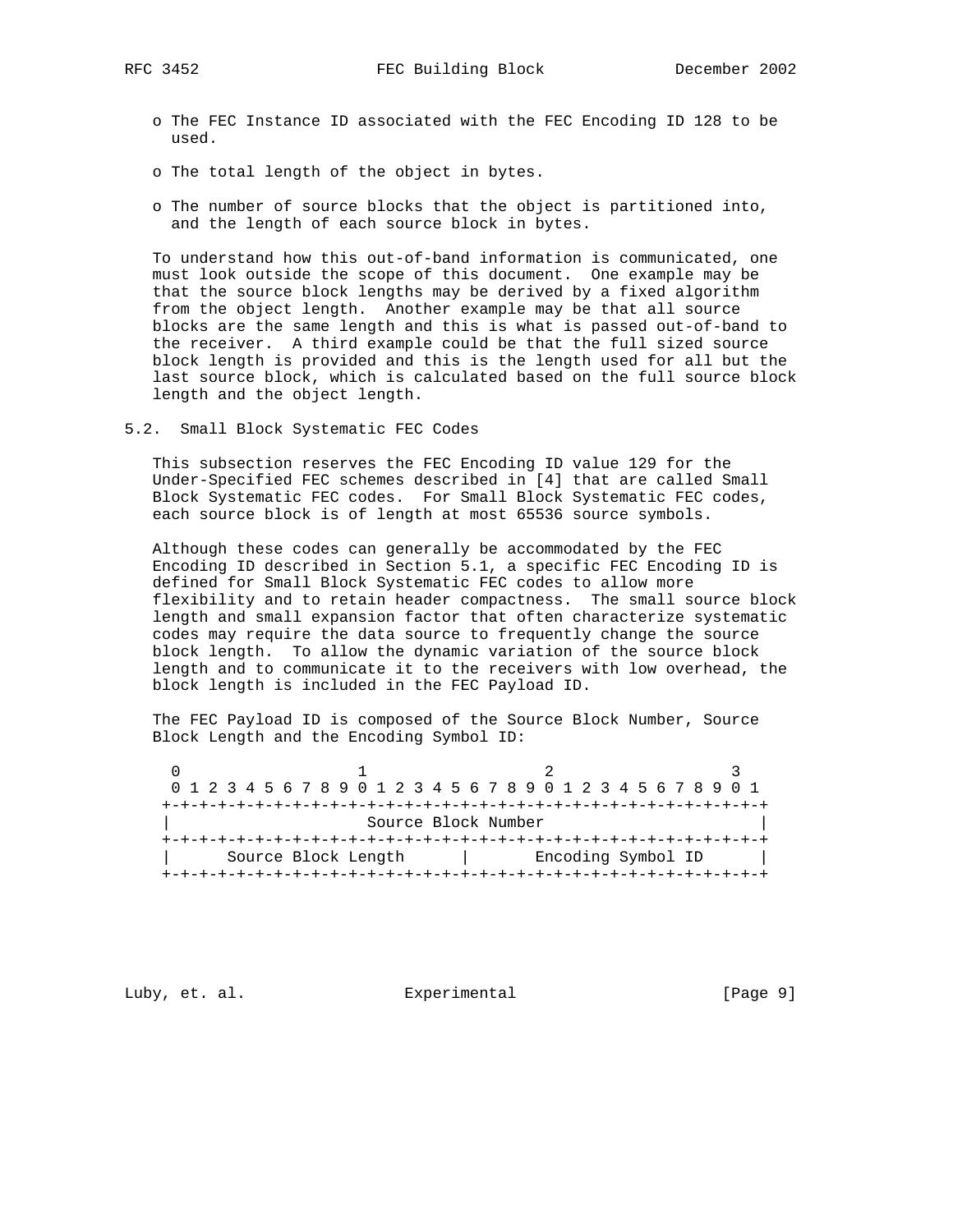The Source Block Number identifies from which source block of the object the encoding symbol(s) in the payload are generated. These blocks are numbered consecutively from 0 to N-1, where N is the number of source blocks in the object.

 The Source Block Length is the length in units of source symbols of the source block identified by the Source Block Number.

 The Encoding Symbol ID identifies which specific encoding symbol(s) generated from the source block are carried in the packet payload. Each encoding symbol is either an original source symbol or a redundant symbol generated by the encoder. The exact details of the correspondence between Encoding Symbol IDs and the encoding symbol(s) in the packet payload are dependent on the particular encoding algorithm used as identified by the FEC Encoding ID and by the FEC Instance ID, and these details may be proprietary.

 The FEC Object Transmission Information has the following specific information:

- o The FEC Encoding ID 129.
- o The FEC Instance ID associated with the FEC Encoding ID 129 to be used.
- o The total length of the object in bytes.
- o The maximum number of encoding symbols that can be generated for any source block. This field is provided for example to allow receivers to preallocate buffer space that is suitable for decoding to recover any source block.
- o For each source block, the length in bytes of encoding symbols for the source block.

 How this out-of-band information is communicated is outside the scope of this document. As an example the length in bytes of encoding symbols for each source block may be the same for all source blocks. As another example, the encoding symbol length may be the same for all source blocks of a given object and this length is communicated for each object. As a third example, it may be that there is a threshold value I, and for all source blocks consisting of less than I source symbols, the encoding symbol length is one fixed number of bytes, but for all source blocks consisting of I or more source symbols, the encoding symbol length is a different fixed number of bytes.

Luby, et. al. Subsectimental Experimental [Page 10]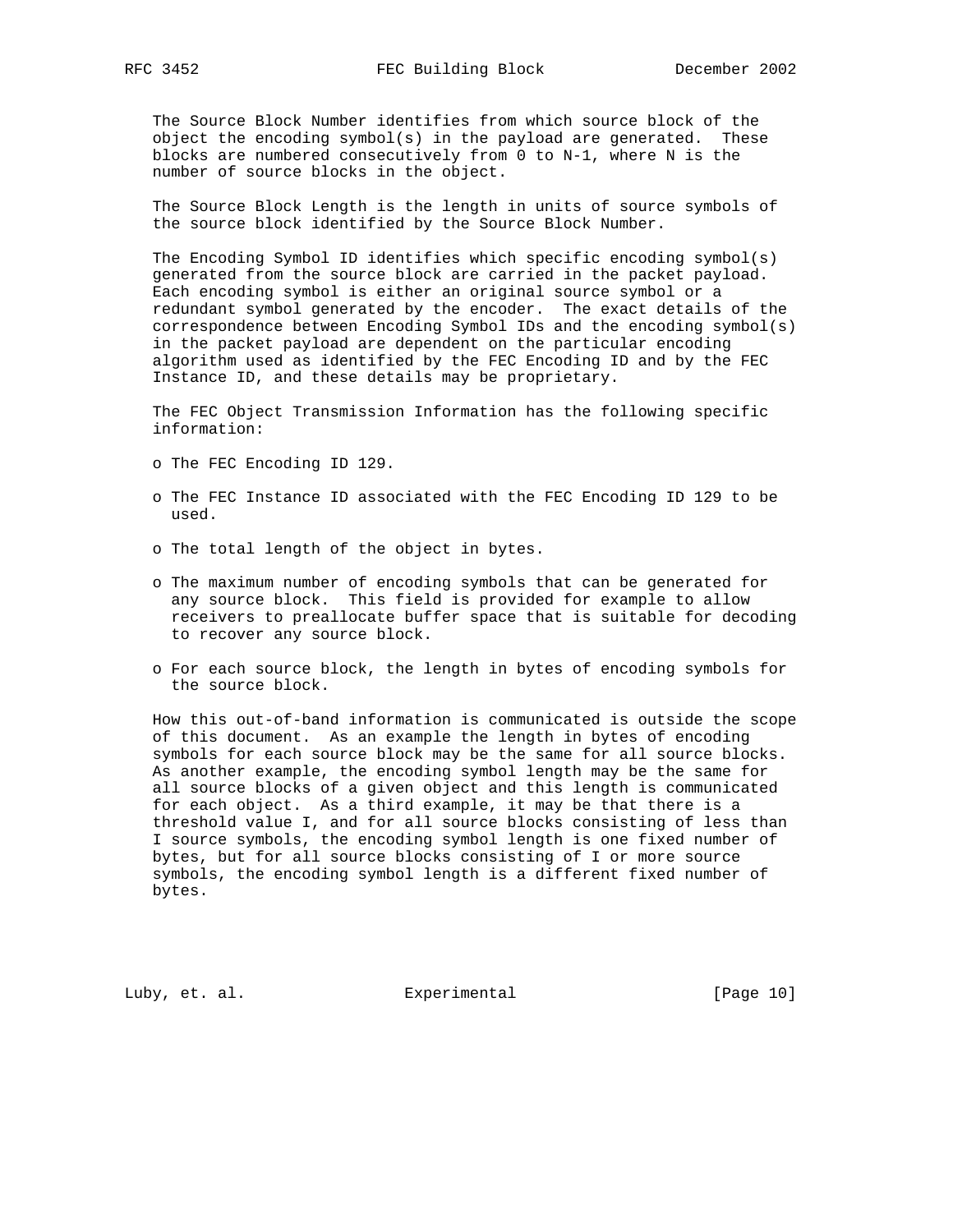Note that each encoding symbol, i.e., each source symbol and redundant symbol, must be the same length for a given source block, and this implies that each source block length is a multiple of its encoding symbol length. If the original source block length is not a multiple of the encoding symbol length, it is up to the sending application to appropriately pad the original source block to form the source block to be encoded, and to communicate this padding to the receiving application. The form of this padding, if used, and how it is communicated to the receiving application, is outside the scope of this document, and must be handled at the application level.

6. Requirements from other building blocks

 The FEC building block does not provide any support for congestion control. Any complete protocol MUST provide congestion control that conforms to RFC 2357 [5], and thus this MUST be provided by another building block when the FEC building block is used in a protocol.

 There are no other specific requirements from other building blocks for the use of this FEC building block. However, any protocol that uses the FEC building block will inevitably use other building blocks for example to provide support for sending higher level session information within data packets containing FEC encoding symbols.

7. Security Considerations

 Data delivery can be subject to denial-of-service attacks by attackers which send corrupted packets that are accepted as legitimate by receivers. This is particularly a concern for multicast delivery because a corrupted packet may be injected into the session close to the root of the multicast tree, in which case the corrupted packet will arrive to many receivers. This is particularly a concern for the FEC building block because the use of even one corrupted packet containing encoding data may result in the decoding of an object that is completely corrupted and unusable. It is thus RECOMMENDED that the decoded objects be checked for integrity before delivering objects to an application. For example, an MD5 hash [8] of an object may be appended before transmission, and the MD5 hash is computed and checked after the object is decoded but before it is delivered to an application. Moreover, in order to obtain strong cryptographic integrity protection a digital signature verifiable by the receiver SHOULD be computed on top of such a hash value. It is also RECOMMENDED that a packet authentication protocol such as TESLA [7] be used to detect and discard corrupted packets upon arrival. Furthermore, it is RECOMMENDED that Reverse Path Forwarding checks be enabled in all network routers and switches

Luby, et. al. Experimental [Page 11]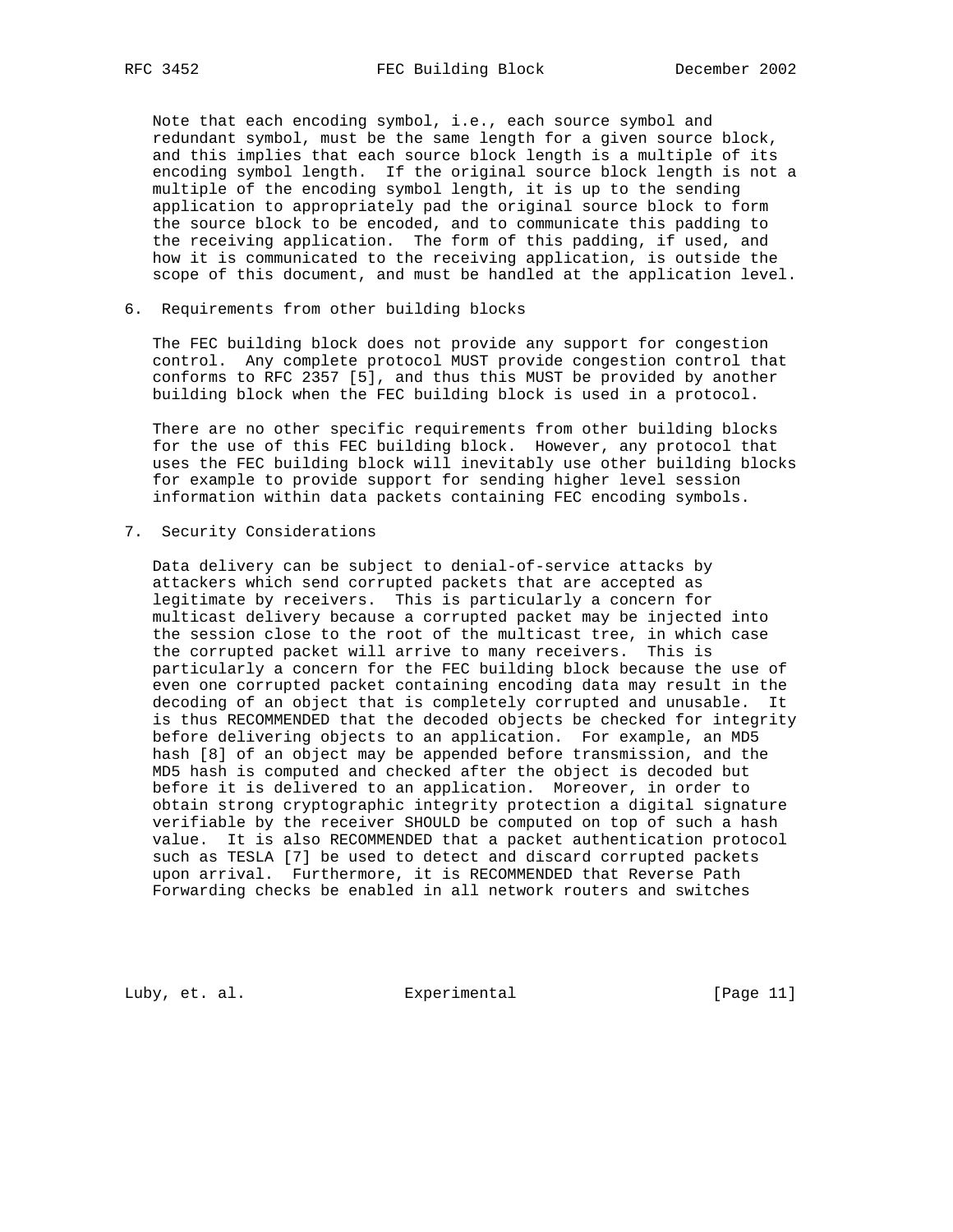along the path from the sender to receivers to limit the possibility of a bad agent successfully injecting a corrupted packet into the multicast tree data path.

 Another security concern is that some FEC information may be obtained by receivers out-of-band in a session description, and if the session description is forged or corrupted then the receivers will not use the correct protocol for decoding content from received packets. To avoid these problems, it is RECOMMENDED that measures be taken to prevent receivers from accepting incorrect session descriptions, e.g., by using source authentication to ensure that receivers only accept legitimate session descriptions from authorized senders.

8. IANA Considerations

 Values of FEC Encoding IDs and FEC Instance IDs are subject to IANA registration. FEC Encoding IDs and FEC Instance IDs are hierarchical: FEC Encoding IDs scope ranges of FEC Instance IDs. Only FEC Encoding IDs that correspond to Under-Specified FEC schemes scope a corresponding set of FEC Instance IDs.

 The FEC Encoding ID is a numeric non-negative index. In this document, the range of values for FEC Encoding IDs is 0 to 255. Values from 0 to 127 are reserved for Fully-Specified FEC schemes and Values from 128 to 255 are reserved for Under-Specified FEC schemes, as described in more detail in Section 3.1. This specification already assigns the values 128 and 129, as described in Section 5.

 Each FEC Encoding ID assigned to an Under-Specified FEC scheme scopes an independent range of FEC Instance IDs (i.e., the same value of FEC Instance ID can be reused for different FEC Encoding IDs). An FEC Instance ID is a numeric non-negative index.

# 8.1. Explicit IANA Assignment Guidelines

This document defines a name-space for FEC Encoding IDs named:

#### ietf:rmt:fec:encoding

 IANA has established and manages the new registry for the "ietf:rmt:fec:encoding" name-space. The values that can be assigned within the "ietf:rmt:fec:encoding" name-space are numeric indexes in the range [0, 255], boundaries included. Assignment requests are granted on a "Specification Required" basis as defined in RFC 2434 [6]: An IETF RFC MUST exist and specify the FEC Payload ID fields and formats as well as the FEC Object Transmission Information for the value of "ietf:rmt:fec:encoding" (FEC Encoding ID) being assigned by IANA (see Section 3.1 for more details). Note that the values 128

Luby, et. al. Experimental [Page 12]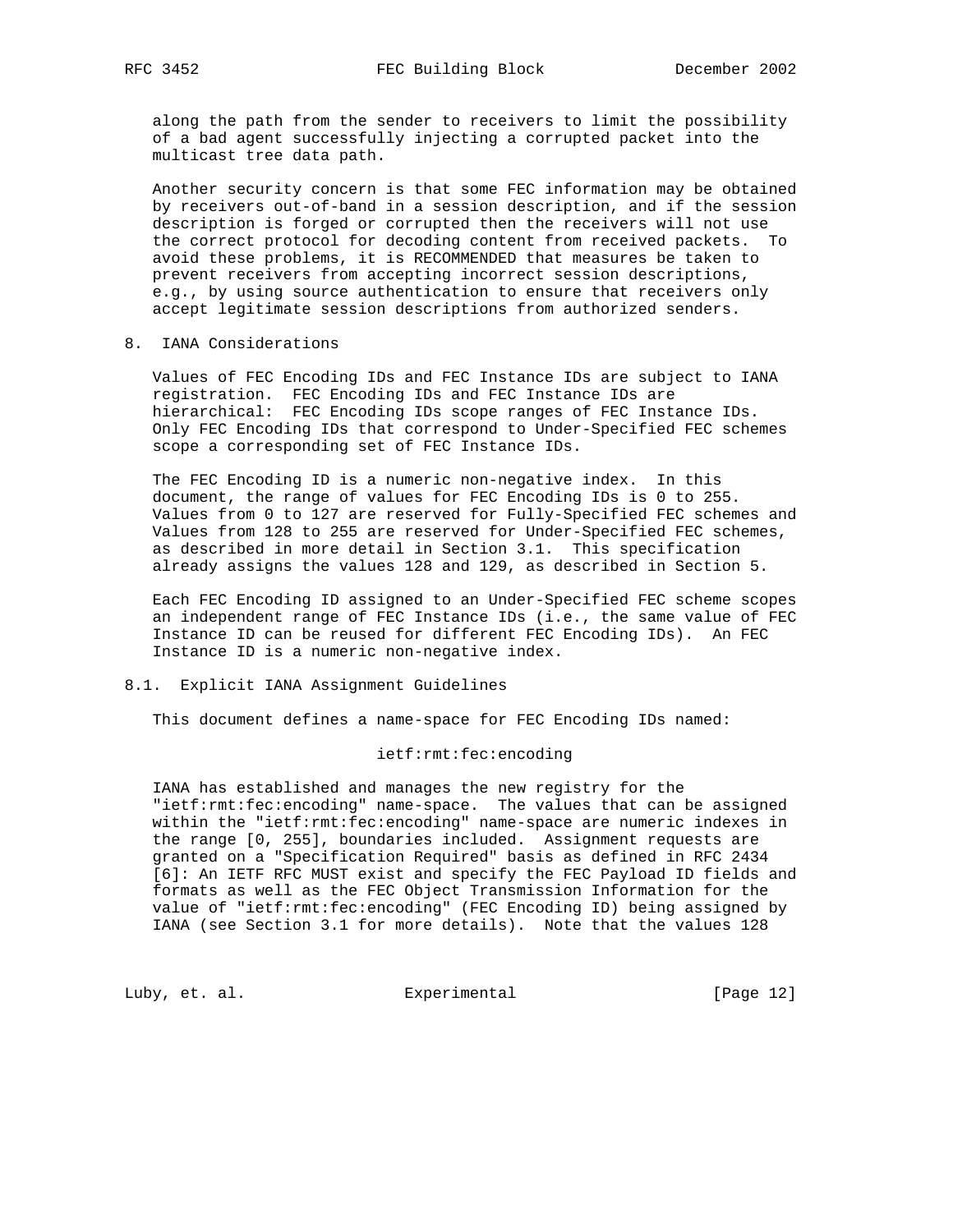and 129 of "ietf:rmt:fec:encoding" are already assigned by this document as described in Section 5.

This document also defines a name-space for FEC Instance IDs named:

### ietf:rmt:fec:encoding:instance

 The "ietf:rmt:fec:encoding:instance" name-space is a sub-name-space associated with the "ietf:rmt:fec:encoding" name-space. Each value of "ietf:rmt:fec:encoding" assigned in the range [128, 255] has a separate "ietf:rmt:fec:encoding:instance" sub-name-space that it scopes. Values of "ietf:rmt:fec:encoding" in the range [0, 127] do not scope a "ietf:rmt:fec:encoding:instance" sub-name-space.

 The values that can be assigned within each "ietf:rmt:fec:encoding:instance" sub-name-space are non-negative numeric indices. Assignment requests are granted on a "First Come First Served" basis as defined in RFC 2434 [6]. The same value of "ietf:rmt:fec:encoding:instance" can be assigned within multiple distinct sub-name-spaces, i.e., the same value of "ietf:rmt:fec:encoding:instance" can be used for multiple values of "ietf:rmt:fec:encoding".

 Requestors of "ietf:rmt:fec:encoding:instance" assignments MUST provide the following information:

- o The value of "ietf:rmt:fec:encoding" that scopes the "ietf:rmt:fec:encoding:instance" sub-name-space. This must be in the range [128, 255].
- o Point of contact information
- o A pointer to publicly accessible documentation describing the Under-Specified FEC scheme, associated with the value of "ietf:rmt:fec:encoding:instance" assigned, and a way to obtain it (e.g., a pointer to a publicly available reference-implementation or the name and contacts of a company that sells it, either separately or embedded in a product).

 It is the responsibility of the requestor to keep all the above information up to date.

9. Intellectual Property Disclosure

 The IETF has been notified of intellectual property rights claimed in regard to some or all of the specification contained in this document. For more information consult the online list of claimed rights.

Luby, et. al. Subsectimental Experimental [Page 13]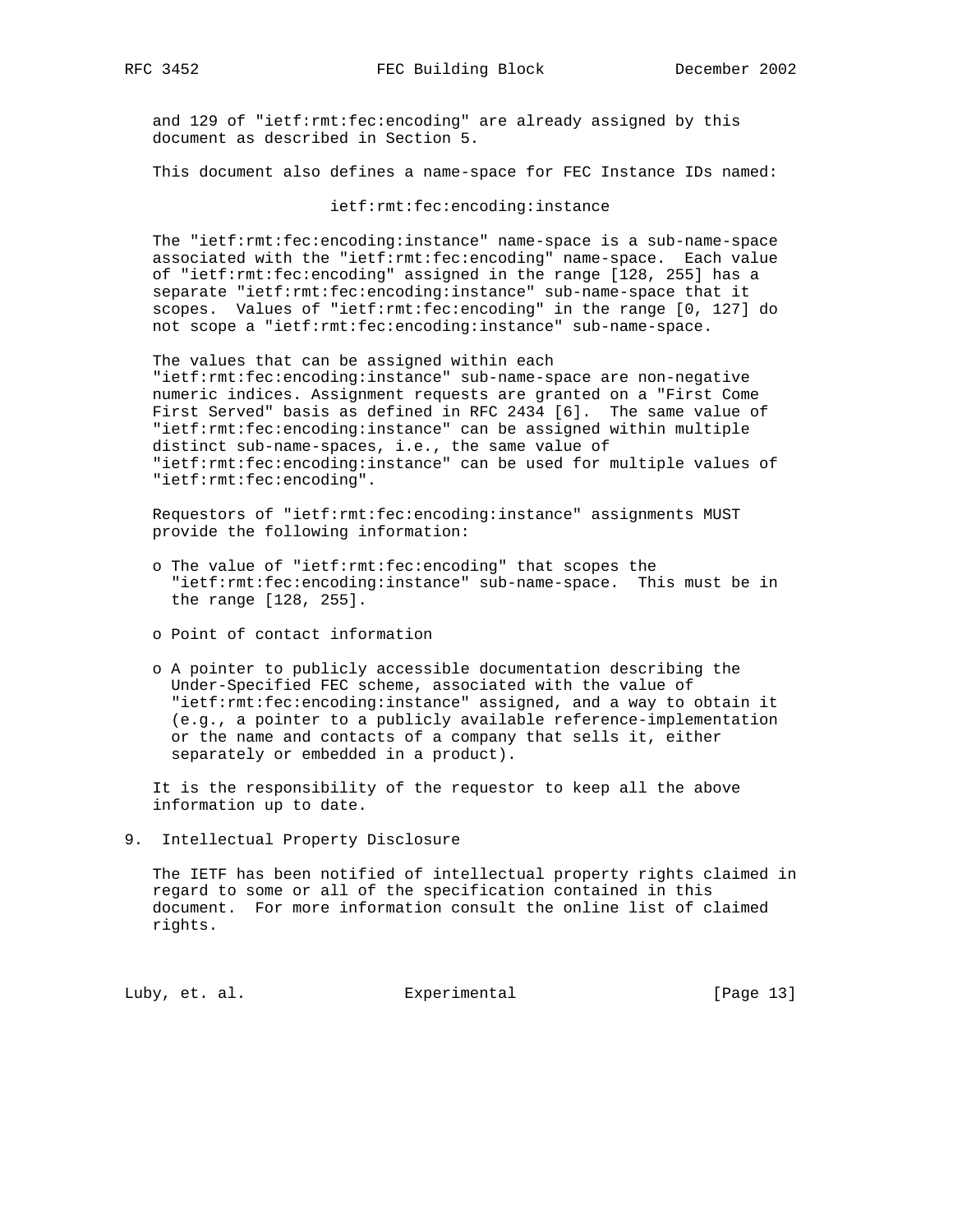# 10. Acknowledgments

 Brian Adamson contributed to this document by shaping Section 5.2 and providing general feedback. We also wish to thank Vincent Roca, Justin Chapweske and Roger Kermode for their extensive comments.

# 11. References

- [1] Bradner, S., "The Internet Standards Process -- Revision 3", BCP 9, RFC 2026, October 1996.
- [2] Bradner, S., "Key words for use in RFCs to Indicate Requirement Levels", BCP 14, RFC 2119, March 1997.
- [3] Kermode, R. and L. Vicisano, "Author Guidelines for Reliable Multicast Transport (RMT) Building Blocks and Protocol Instantiation documents", RFC 3269, April 2002.
- [4] Luby, M., Vicisano, L., Gemmell, J., Rizzo, L., Handley, M. and J. Crowcroft, "The Use of Forward Error Correction (FEC) in Reliable Multicast", RFC 3453, December 2002.
- [5] Mankin, A., Romanow, A., Bradner, S. and V. Paxson, "IETF Criteria for Evaluating Reliable Multicast Transport and Application Protocols", RFC 2357, June 1998.
- [6] Narten, T. and H. Alvestrand, "Guidelines for Writing an IANA Considerations Section in RFCs", BCP 26, RFC 2434, October 1998.
- [7] Perrig, A., Canetti, R., Song, D. and J. Tygar, "Efficient and Secure Source Authentication for Multicast", Network and Distributed System Security Symposium, NDSS 2001, pp. 35-46, February 2001.
- [8] Rivest, R., "The MD5 Message-Digest Algorithm", RFC 1321, April 1992.
- [9] Whetten, B., Vicisano, L., Kermode, R., Handley, M., Floyd, S. and M. Luby, "Reliable Multicast Transport Building Blocks for One-to-Many Bulk-Data Transfer", RFC 3048, January 2001.

Luby, et. al. Subsectimental Experimental [Page 14]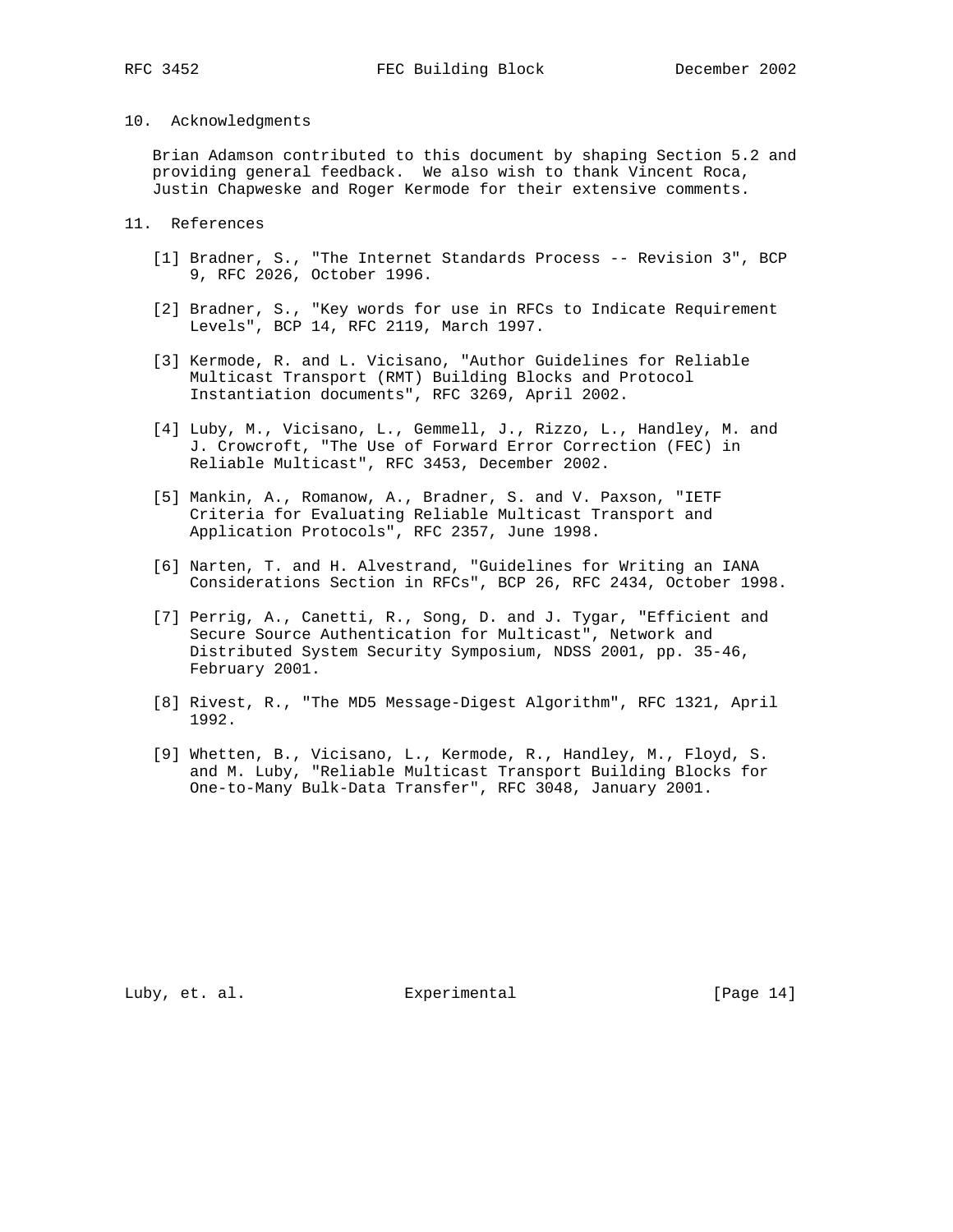12. Authors' Addresses Michael Luby Digital Fountain, Inc. 39141 Civic Center Drive Suite 300 Fremont, CA 94538 EMail: luby@digitalfountain.com Lorenzo Vicisano Cisco Systems, Inc. 170 West Tasman Dr., San Jose, CA, USA, 95134 EMail: lorenzo@cisco.com Jim Gemmell Microsoft Research 455 Market St. #1690 San Francisco, CA, 94105 EMail: jgemmell@microsoft.com Luigi Rizzo Dip. di Ing. dell'Informazione Universita' di Pisa via Diotisalvi 2, 56126 Pisa, Italy EMail: luigi@iet.unipi.it Mark Handley ICSI Center for Internet Research 1947 Center St. Berkeley CA, USA, 94704 EMail: mjh@icir.org Jon Crowcroft Marconi Professor of Communications Systems University of Cambridge Computer Laboratory William Gates Building J J Thomson Avenue Cambridge CB3 0FD EMail: Jon.Crowcroft@cl.cam.ac.uk

Luby, et. al. Experimental [Page 15]